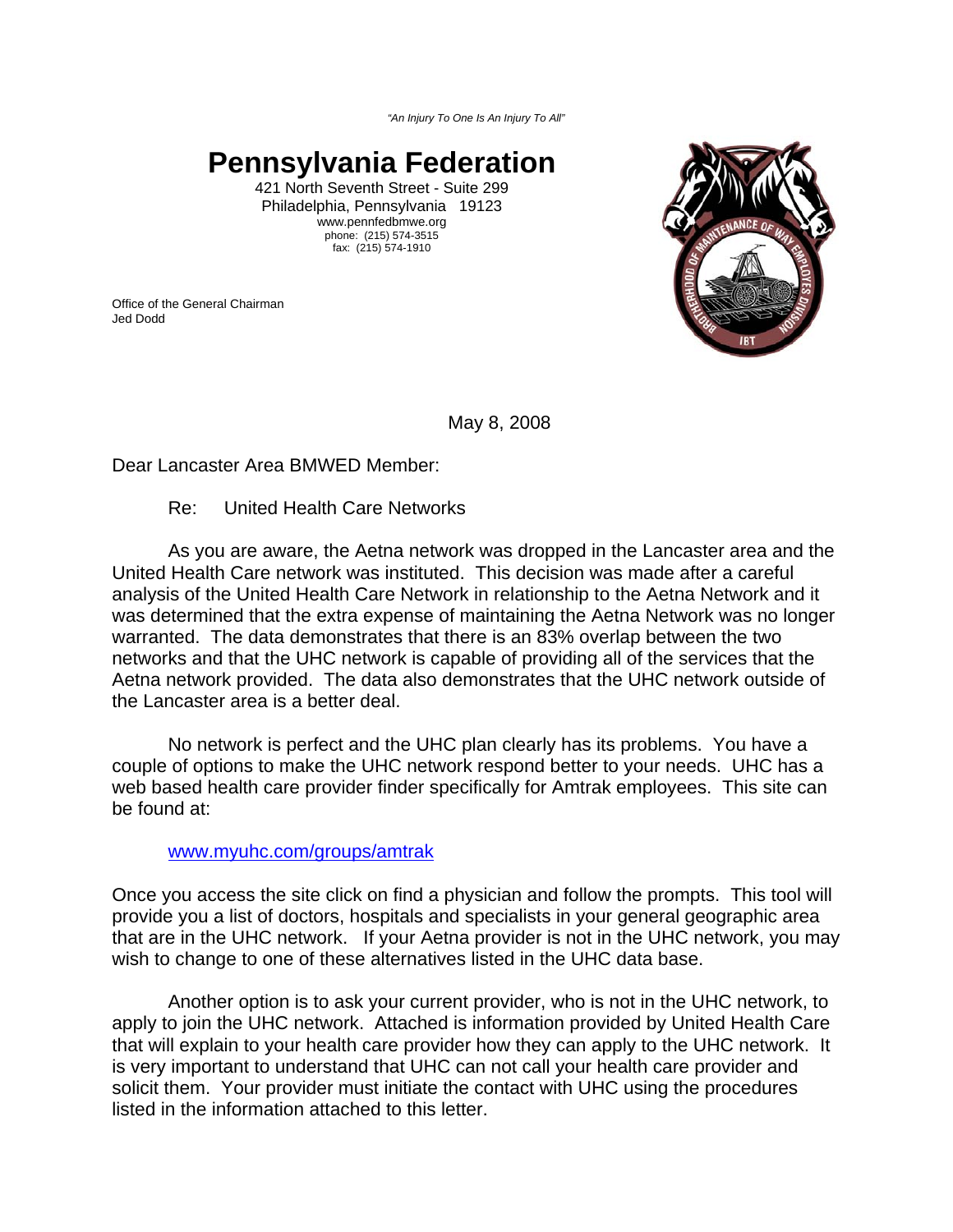United Health Care also has an 800 number that is listed on the back of your medical card that will also assist you in finding health care providers in the UHC network. For your ready information that numbers is:

1-888-675-7245.

This number is staffed by people trained to make the UHC benefit work for you and I would urge you to call it for assistance.

Health care in this country is a mess. It is very frustrating to deal with this bureaucracy when you are simply attempting to access health care for you and your family. In the end, this is a political question that needs to be answered by our elected representatives in Washington DC. They will have to decide if America is to remain the only industrialized country in the world without universal health care for all and whether we will continue to spend 30% of every dollar spent on health care on the bureaucratic needs of the insurance companies.

While we continue to search for long term solutions to this problem, hopefully this letter will help fix some of the problems we are having with the substitution of the UHC network for the Aetna network in the Lancaster area.

In Solidarity, odd Jed Dodd General Chairman

cc Bill Manning George Davidson Anthony Rochon Steve Stearn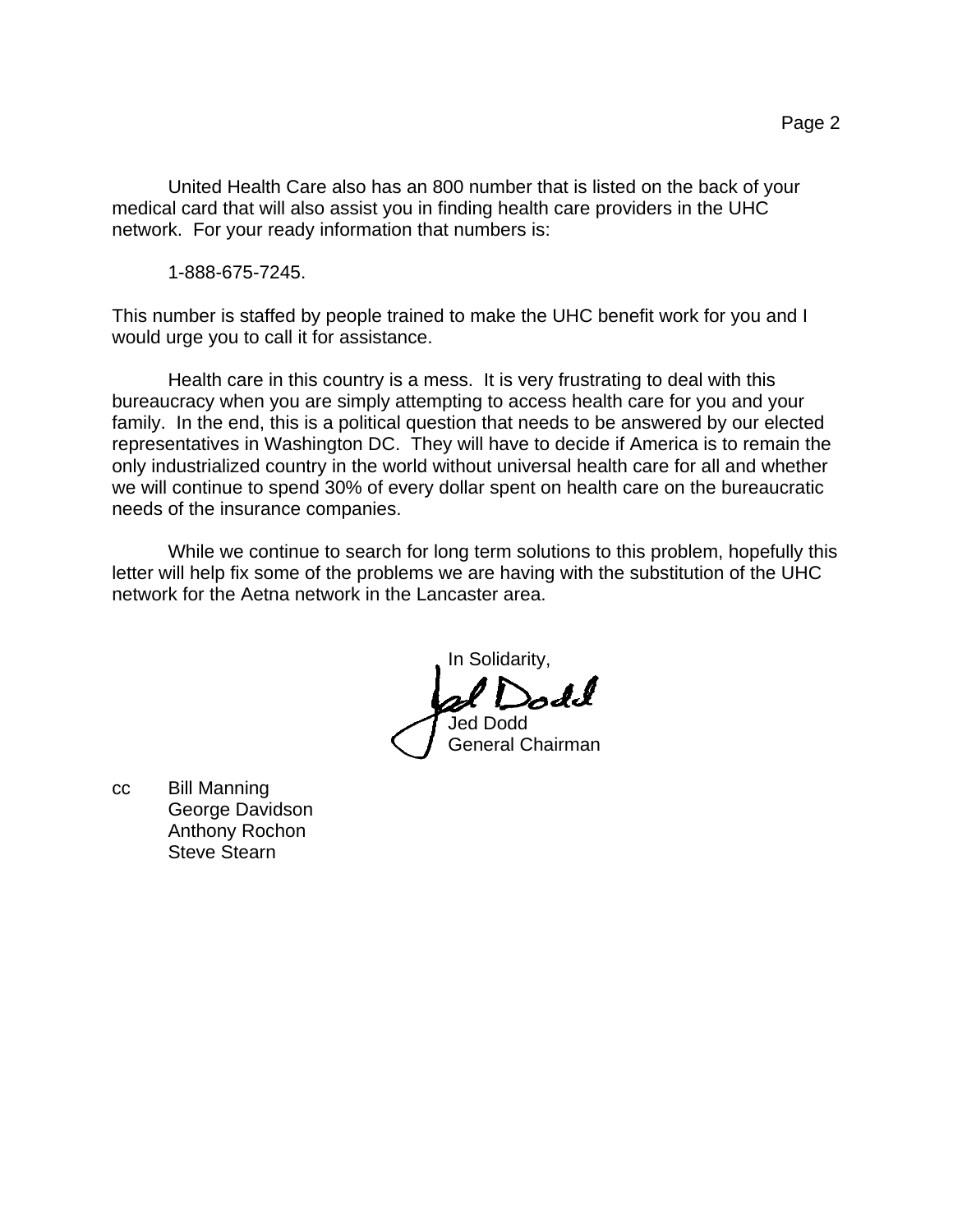# **Provider Referrals** to UnitedHealthcare



At UnitedHealthcare, we rely on our participating primary care and specialty physicians to:

- $\bullet$ Form relationships with our UnitedHealthcare members and their families; and,
- Provide members with appropriate, individualized medical care or direct them to appropriate specialist treatment.

Each participating physician is carefully evaluated before they are accepted into the UnitedHealthcare network.

If your provider is interested in participating with UnitedHealthcare:

- 1. Take this information directly to your provider. If your provider is not in the UnitedHealthcare network, provide him or her with the information on the next page. This information will enable your provider to communicate his or her interest in joining the UnitedHealthcare network and initiate the application process.
	- a. Chiropractors should call American Chiropractic Network (ACN) at 888-676-7768; except in California.
	- b. Behavioral Health providers should go to www.ubhonline.com or call United Behavioral Health at 800-333-8724.
- 2. Your provider will be responsible for working with the Network Management **Department.** A returned application does not mean the provider has been accepted into the network. The credentialing process applies to all prospective providers and *may* take up to 3 to 6 months. Your provider is responsible for working with us, or the appropriate Leased Network partner, directly. It is also important to note that the network in your area may be temporarily closed to certain provider specialties – which means the network currently has the appropriate number of providers to service our members.
- 3. Be sure to verify network participation status of your provider. It is your responsibility to ensure your provider is participating in the UnitedHealthcare network. Be sure to verify participation with UnitedHealthcare by calling your dedicated customer service number indicated on the back of your identification card or by searching online at http://www.provider.uhc.com/

 $\mathbf{1}$